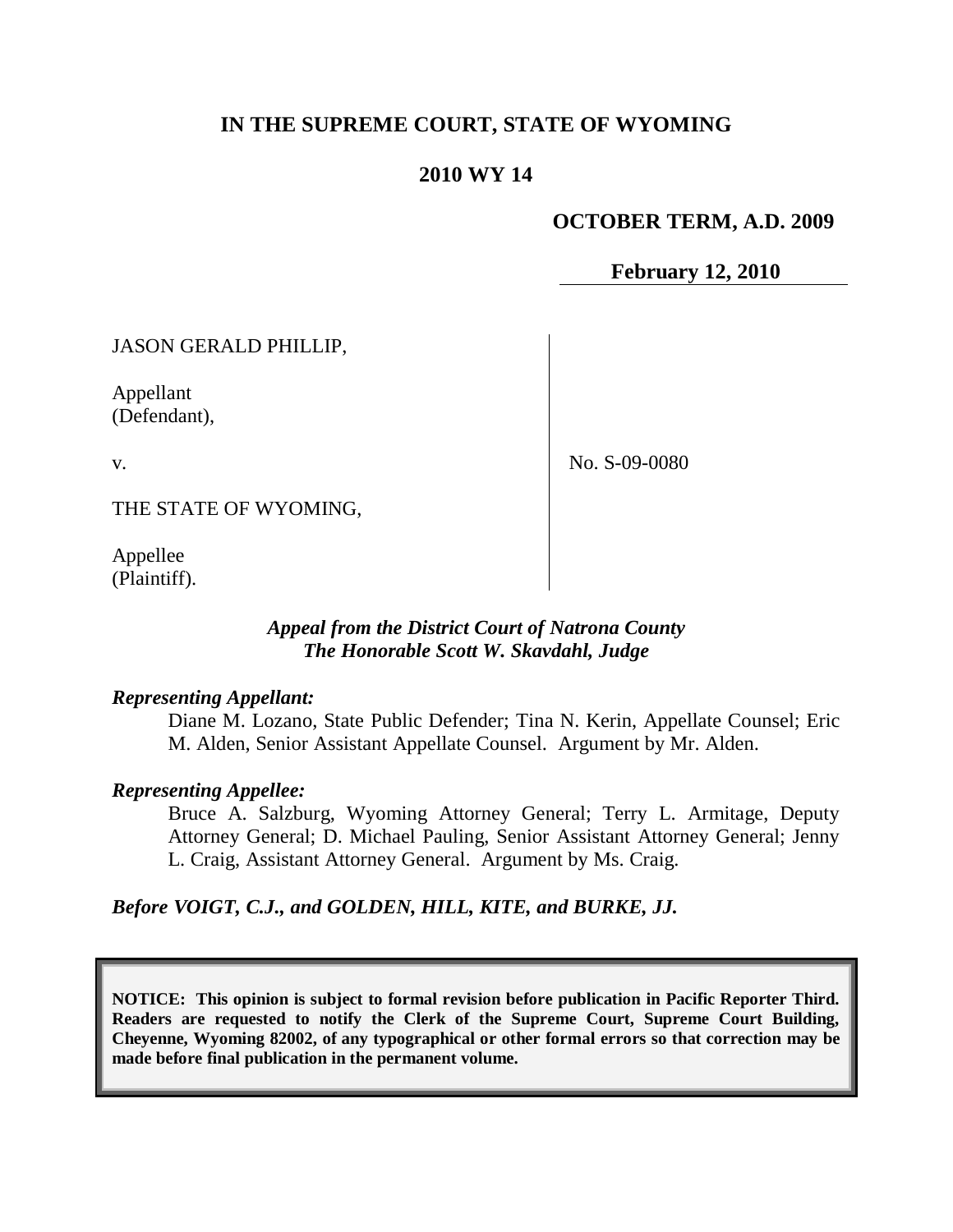#### **VOIGT, Chief Justice.**

[¶1] Jason Gerald Phillip (the appellant) was involved in a bar fight, during which he bit off a piece of a fellow patron's ear. As a result of this incident, he was charged with and convicted of aggravated assault and battery. On appeal, he claims that the district court erred in instructing the jury regarding an aggressor's forfeiture of a self-defense claim, asserting that there was no evidence showing that he was the aggressor in the altercation. The appellant also asserts that an Affidavit of Indigency, containing statements inconsistent with his in-court testimony, should not have been admitted into evidence. He argues that the inconsistent statements were inadmissible inasmuch as they involved collateral matters and that they resulted in an erroneous application of the *falsus in uno, falsus in omnibus* maxim. Finally, he contends that the admission of the affidavit resulted in an abridgement of his constitutionally protected right to equal protection, his Fifth Amendment right against self-incrimination, and his Sixth Amendment right to counsel. Finding no abuse of discretion or other error, we will affirm.

#### **ISSUES**

[¶2] 1. Did the district court err when it gave the jury an instruction regarding an aggressor's right to self-defense?

2. Did the district court err when it admitted into evidence the appellant's Affidavit of Indigency for impeachment purposes?

#### **FACTS**

[¶3] This matter arose out of a fight that occurred in a bar in Casper, Wyoming, on July 18, 2008. During the altercation, the appellant bit off a piece of the ear of another patron, and as a result was charged with one count of aggravated assault and battery. The appellant pled not guilty and a jury trial was held. The jury found the appellant guilty as charged. The appellant timely appealed.

#### **DISCUSSION**

## *Did the district court err when it gave the jury an instruction regarding an aggressor's right to self-defense?*

[¶4] The appellant did not object at trial to the instruction to which he now takes exception. Therefore, we review the appellant's claim under the three-part plain error analysis.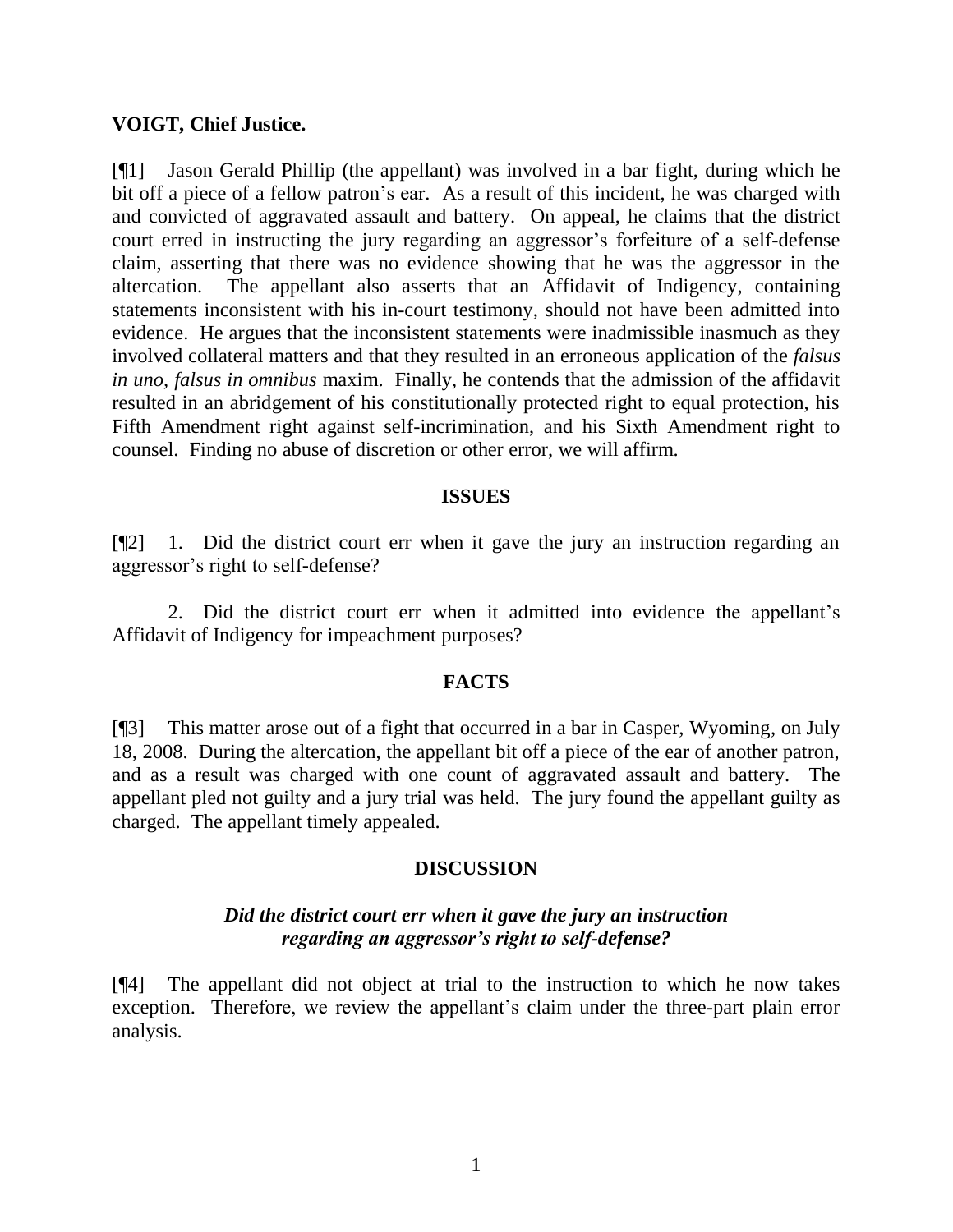First, the record must clearly present the incident alleged to be error. Second, appellant must demonstrate that a clear and unequivocal rule of law was violated in a clear and obvious, not merely arguable, way. Last, appellant must prove that he was denied a substantial right resulting in material prejudice against him.

*Ogden v. State*, 2001 WY 109, ¶ 9, 34 P.3d 271, 274 (Wyo. 2001) (quoting *CB v. State*, 749 P.2d 267, 268-69 (Wyo. 1988)).

[¶5] At trial, the jury received Instruction No. 15 from the district court. It read:

YOU ARE INSTRUCTED that generally, the right to use self-defense is not available to one who is the aggressor or provokes the conflict. However, if one who provokes a conflict thereafter withdraws from it in good faith and informs his adversary by words or actions that he wants to end the conflict, and he is thereafter pursued or attacked, he then has the same right of self-defense as any other person.

When reviewing claims involving jury instructions, we review the instructions

as a whole without singling out individual instructions or parts of them. *Ellison v. State*, 3 P.3d 845, 849 (Wyo. 2000). We give the trial courts great latitude in instructing the jury. *Merchant v. State*, 4 P.3d 184, 190 (Wyo. 2000). We "will not find reversible error in the jury instructions as long as the instructions correctly state the law and the entire set of instructions sufficiently covers the issues which were presented at the trial." *Id.* (quoting *Harris v. State*, 933 P.2d 1114, 1126 (Wyo. 1997)).

*Coburn v. State*, 2001 WY 30, ¶ 9, 20 P.3d 518, 520 (Wyo. 2001). There is no question Instruction No. 15 is a correct statement of Wyoming law. In fact, the instruction is the exact language found in Wyoming Criminal Pattern Jury Instruction 8.04. However, our inquiry does not end there. Specifically, when reviewing the propriety of a self-defense instruction, we have said the following:

> It is initially the court's obligation to determine whether there is evidence before the jury from which it could infer that the defendant was at fault and be regarded as an aggressor and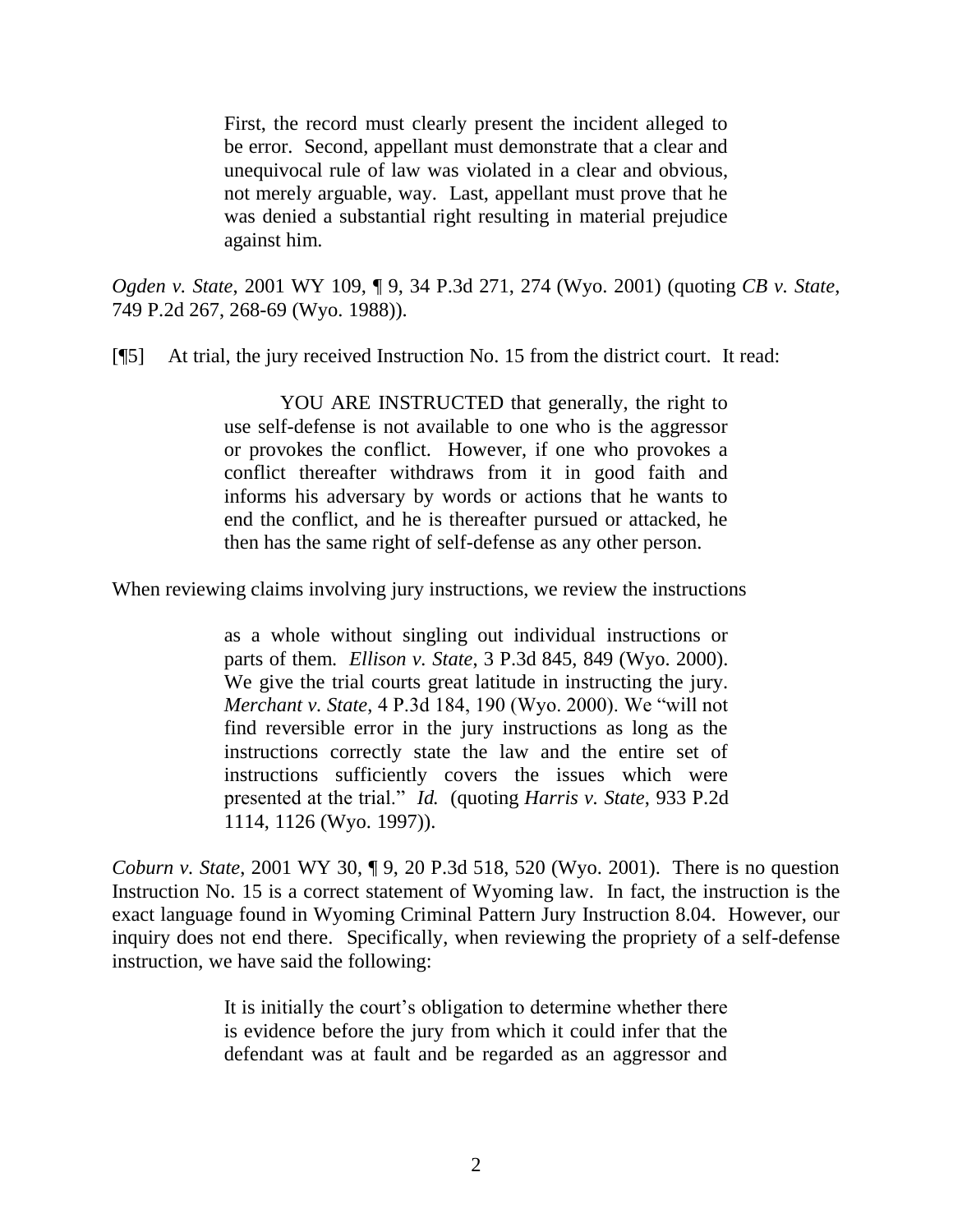deprive himself of the right of self-defense. The instruction cannot be given as a matter of course in every case involving a claim of self-defense.

*Cullin v. State*, 565 P.2d 445, 450-51 (Wyo. 1977) (internal citations omitted).

[¶6] The appellant argues that the district court abused its discretion in giving Instruction No. 15, claiming that there was no evidence presented at trial that supported a finding that he was the aggressor in the conflict. Specifically, the appellant claims the only evidence against him was that "he was a person of color with an insufficiently deferential tone toward the white person who attacked him." The record does not support this assertion.

[¶7] With regard to the evidence that the defendant was the aggressor, the district court specifically commented as follows during the instruction conference: "And in this case, there is certainly plenty of evidence from which both sides can argue as to who was or wasn't the aggressor and who was or wasn't defending themselves and whether or not the force necessary -- or the force used was necessary." Our review of the record supports the district court's finding. The victim described the circumstances leading up to the altercation as follows:

> [THE PROSECUTOR:] And there -- did there become [sic] a time where you stood up from your seat?

> [THE VICTIM:] Yeah, that's when the argument really started to escalate.

> Q. All right. Why do you say the argument was really escalating at that point?

> A. Cause you could kind of tell that it was -- it was going - it wasn't going to continue with, Oh, hey, you know, we're okay now and let's shake hands and have a drink. You could tell it was going to continue on to a more aggressive manner.

> Q. And as you stood up, could you tell the ladies and gentlemen of the jury where your back was?

> A. Yeah, I was -- when I had stood up, the chair swivels, you know. So I swiveled out towards the opening and had stood up, and my back was facing the bar at the time, three feet away from the bar.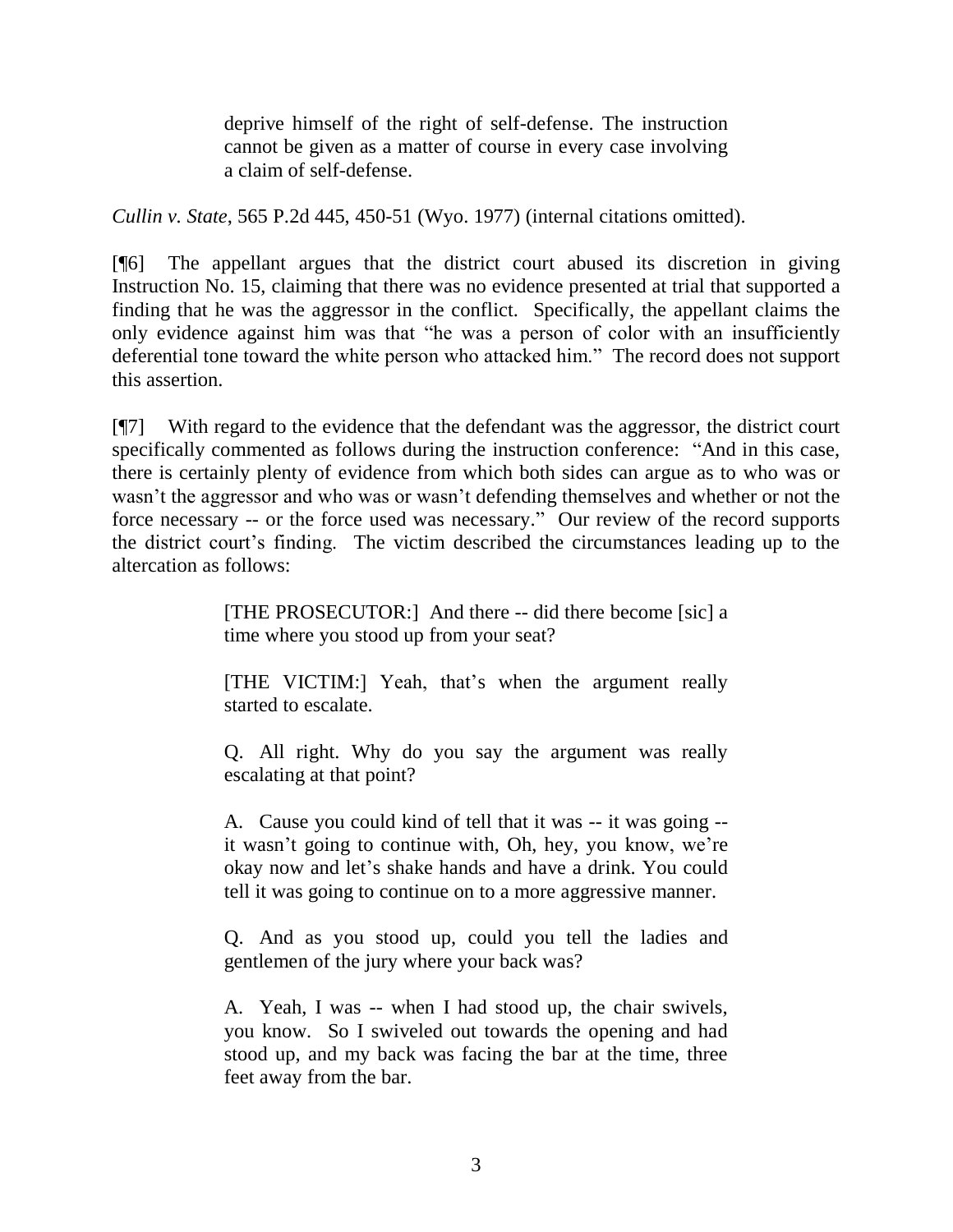Q. Okay. So you're facing the patrons?

A. Well, I was facing -- my back was facing the bar.

Q. All right. And using Exhibit 3 again, can you illustrate where he was when you stood up and had your back on the bar?

A. I -- I believe that the other picture would be better.

Q. All right. The first exhibit?

A. Yes, sir.

Q. And this is Exhibit 1, for the record.

A. He was standing just right here in this area. If my back was facing the bar, it would be a little more towards the - right around this table area here he was standing.

. . . .

Q. Can you tell us approximately how many feet away?

A. Five at the max, probably. He -- at the time there was enough distance where [the bar owner] was standing, and it was about a body length. And he was telling him, you know, this is -- you need to chill out. Let's just call it done. So there was, like, enough room for one person in between us.

Q. All right. And when [the bar owner] came over, did that end this argument?

A. Not really. I mean, he continued to kind of argue with [the bar owner] a little bit and, like, I wasn't saying anything. I wasn't behind [the bar owner], you know. I was just standing there, kinda.

Q. And when [the bar owner] walked away, did the argument continue?

A. When [the bar owner] turned away, he came -- come [sic] towards me.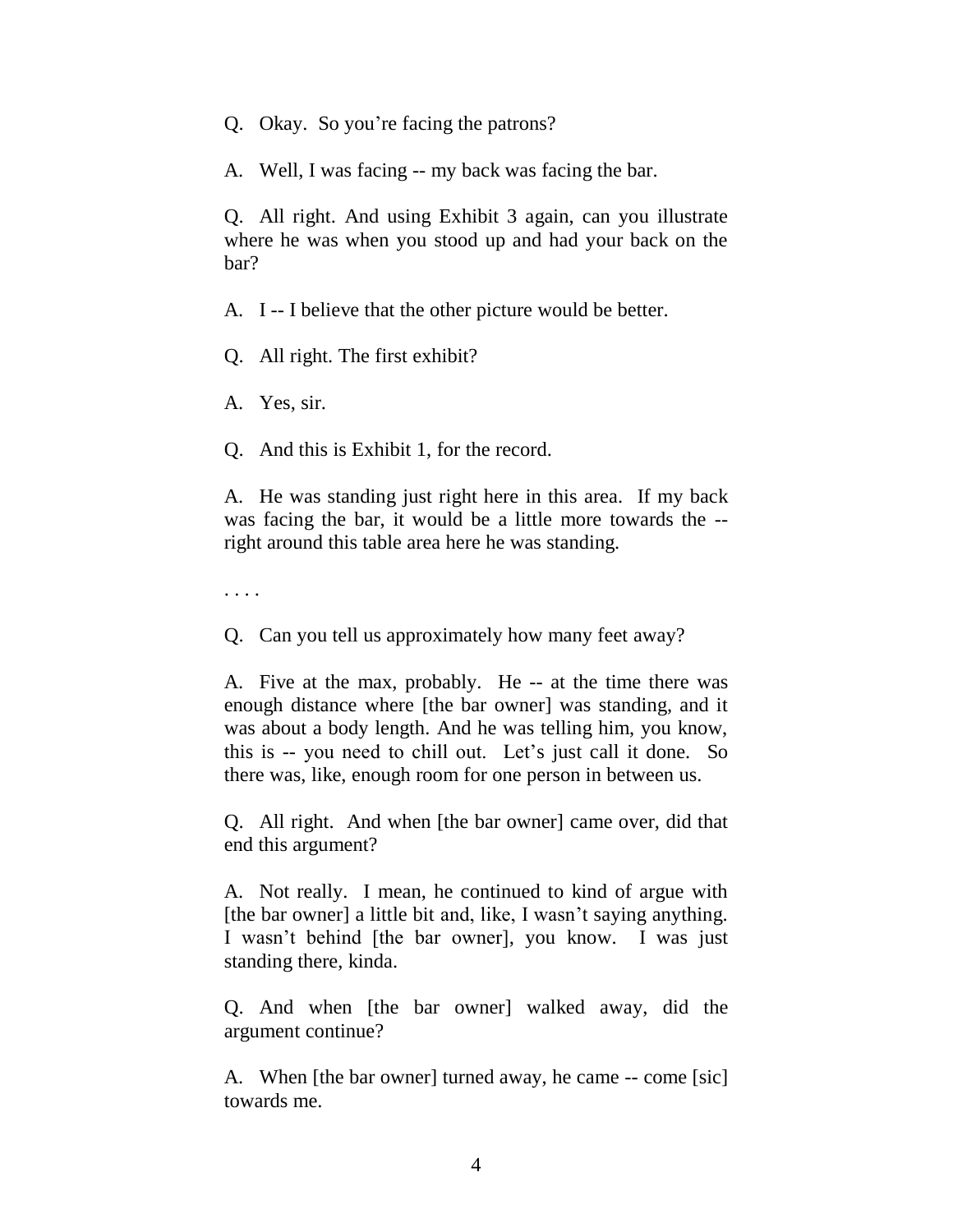Q. And when [the bar owner] walked away, did this argument then become physical?

A. Yes, sir.

. . . .

Q. And how long did it take after [the bar owner] walked away before it became physical?

A. He had come towards me, I mean, directly as [the bar owner] had turned. And I felt -- I felt threatened, you know. I mean --

Q. Well, let's talk about that for a minute. What do you mean he came at you?

A. He had come towards me and, you know, not a -- not a hey-let's-shake-hands manner. You know, it was -- he had come towards me, not to be friends with me.

Q. How would you describe his walk or --

A. It was definitely aggressive. I mean, it wasn't like he took off jogging after me. There was [sic] only five steps, but it was an aggressive stride.

Q. What did you think was about to happen?

A. I definitely felt that we were going to end up fighting right then and definitely intimidated -- you know, I was intimidated by it.

Q. And let's talk about the physical size for a moment. How tall are you, sir?

A. 5-9.

Q. And how much do you weigh?

A. 180 pounds, roughly.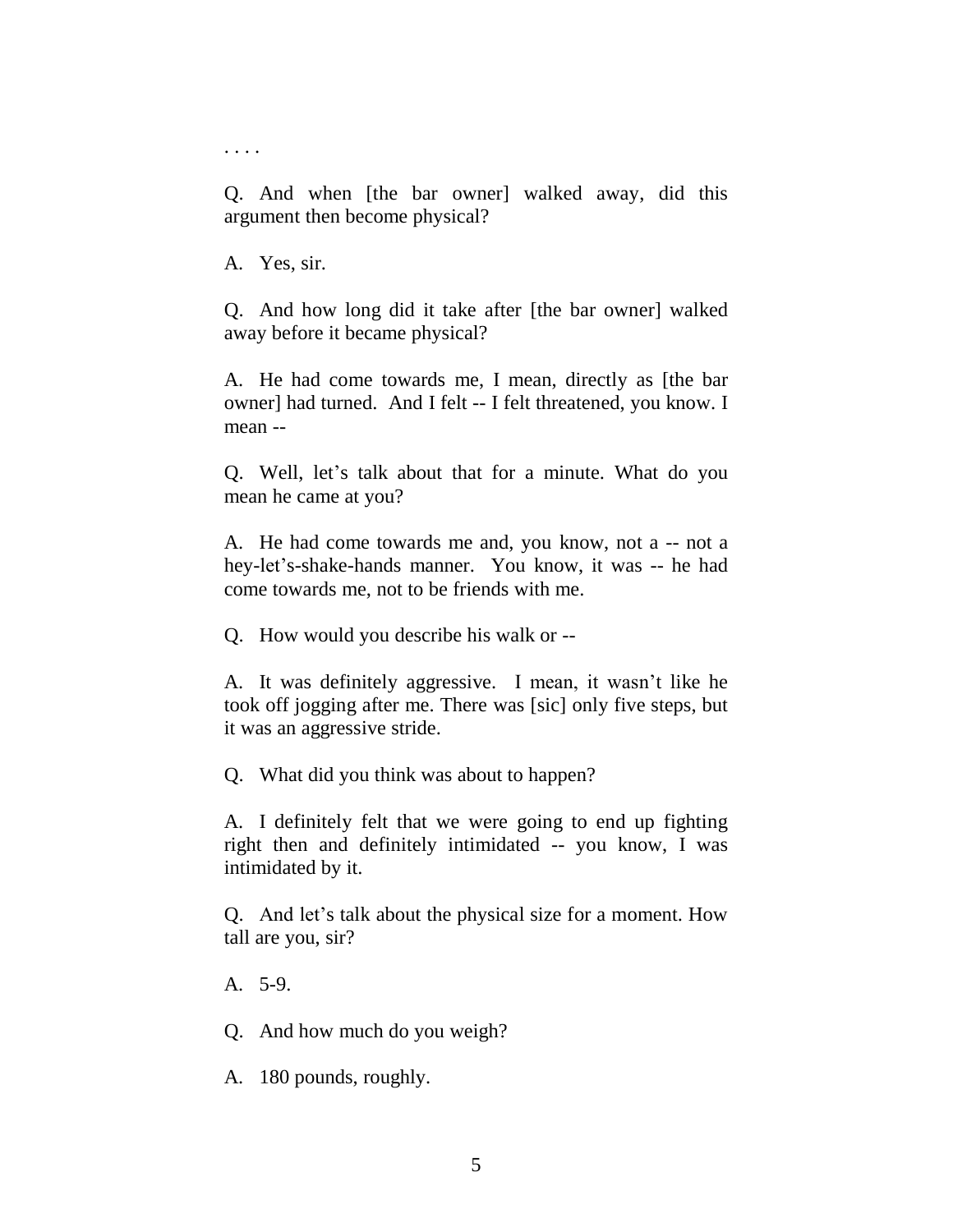Q. And he comes at you. What do you do?

A. I -- I jabbed him.

The prosecutor reminded the jury about this testimony in his rebuttal closing statement, when he said:

> Let's talk about the punch. [Defense Counsel] says, [W]ell, you know, it's kind of out of the blue, wham. What'd you hear from [the victim]? He's coming at me. Well, why'd you punch him? I was threatened. I was scared and here he come[s]. The fight's on. He talked about aggressive walks.

[¶8] There is no dispute that the appellant and the victim had been engaged in a verbal confrontation, based on the appellant's, the victim's, and the witnesses' testimonies. It is also not disputed that the victim threw the first punch. However, the record also shows the victim testified he only punched the appellant after the appellant came toward him in an aggressive manner. In instances such as that presented here, where opposing parties claim the other was the aggressor, "our task is not to weigh the evidence, [but] only to determine whether the district court could reasonably conclude that there was competent evidence from which the jury might find [the party claiming self-defense] was the aggressor." *Causey v. State*, 2009 WY 111, ¶ 13, 215 P.3d 287, 292 (Wyo. 2009). Instruction No. 15 is a correct statement of Wyoming law, and we find that the jury was presented with testimony that could reasonably support a finding that the appellant was the aggressor in these circumstances. Therefore, the appellant has failed to show a violation of a clear and unequivocal rule of law, thereby failing to prove plain error.

# *Did the district court err when it admitted into evidence the appellant's Affidavit of Indigency for impeachment purposes?*

[¶9] At trial, the appellant testified that the interaction between him and the victim escalated after the appellant was challenged as to the value of his jewelry. On direct examination, the appellant stated:

> A. . . . . I usually wear a lot of jewelry, all right? And the only thing I have on today is my watch. And they started asking about my rings and, you know, stuff like that, "Oh, it's fake." And --

> [DEFENSE COUNSEL:] And you say "they." Who do you mean when you say "they?"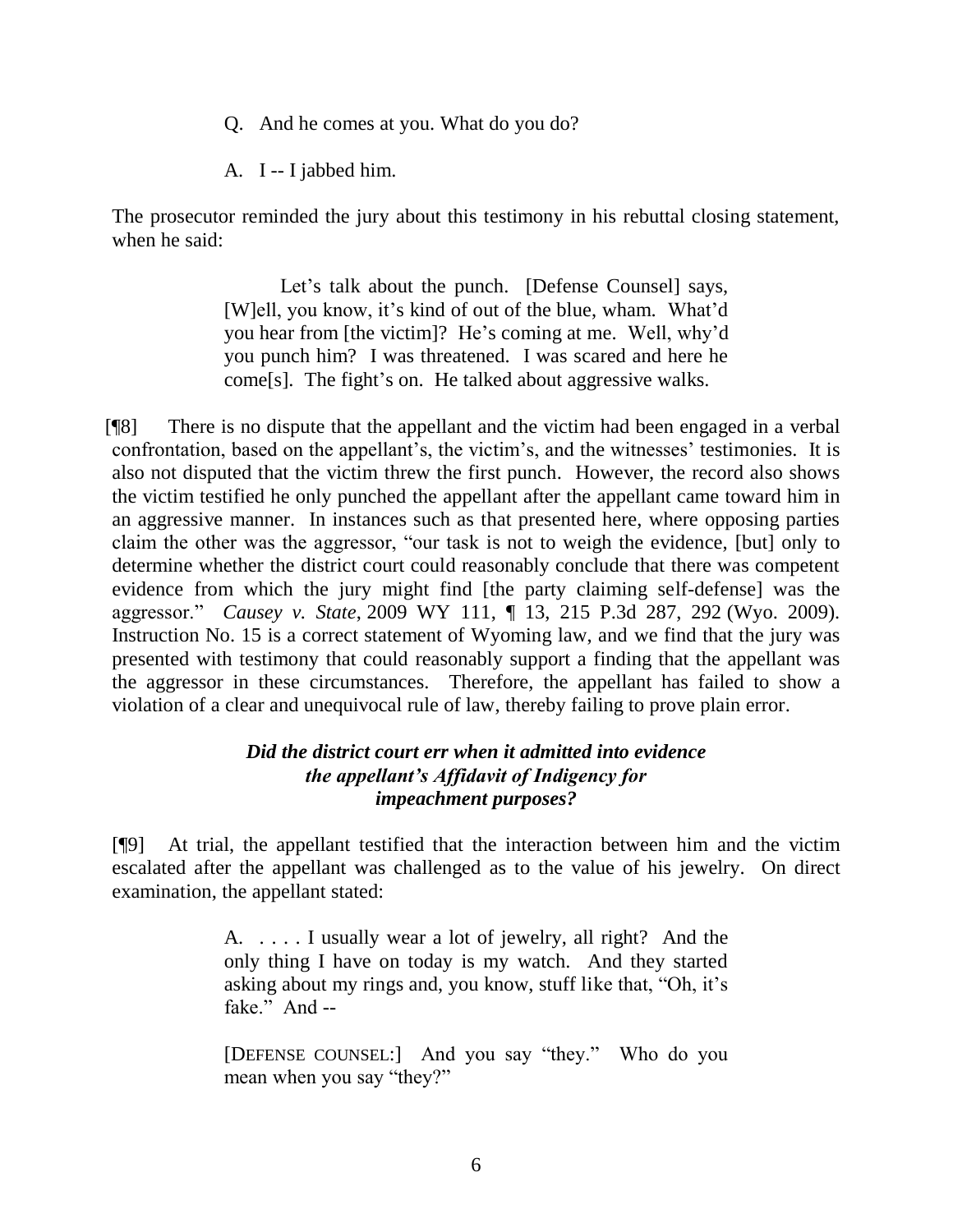- A. [The victim] and his friends.
- Q. Okay.

A. And I'm like, "Bro, I don't buy anything that's fake." All right? I don't make a 100,000, 125 grand a year to buy, like, silver or something that's fake, you know. So they started laughing at me. All right?

On cross-examination, the prosecutor questioned the appellant regarding what he perceived as inconsistencies between the appellant's testimony and information sworn to in the appellant's Affidavit of Indigency. Specifically, the prosecutor pointed out that the appellant swore in his affidavit that he owned only \$100.00 worth of jewelry and his last paycheck was only \$2,300.00, both statements being inconsistent with his in-court testimony that he owns a lot of jewelry that is not fake and that he earns in excess of \$100,000 per year. The appellant's counsel objected to the admission of the Affidavit of Indigency on relevancy grounds, which objection was overruled.

## **Standard of Review**

[¶10] The appellant contends that the Affidavit of Indigency containing prior inconsistent statements should not have been admitted into evidence. Because the appellant's counsel properly objected to the introduction of the affidavit, we will review the district court's decision to allow the evidence for an abuse of discretion.

> A trial court's decision on the admissibility of evidence is entitled to considerable deference, and will not be reversed on appeal unless the appellant demonstrates a clear abuse of discretion. As long as there exists a legitimate basis for the trial court's ruling, that ruling will not be disturbed on appeal.

*Wimbley v. State*, 2009 WY 72, ¶ 10, 208 P.3d 608, 611 (Wyo. 2009) (internal quotation marks and citations omitted). In addition to the general admissibility issue raised, the appellant argues on appeal that reversible error occurred when the inconsistencies between the affidavit and his trial testimony were used to invoke the *falsus in uno, falsus in omnibus* maxim. Finally, the appellant contends that the admission of the affidavit resulted in a violation of certain constitutionally protected rights. Because these claims were not the subject of an objection below, we will address them under the plain error standard of review articulated above.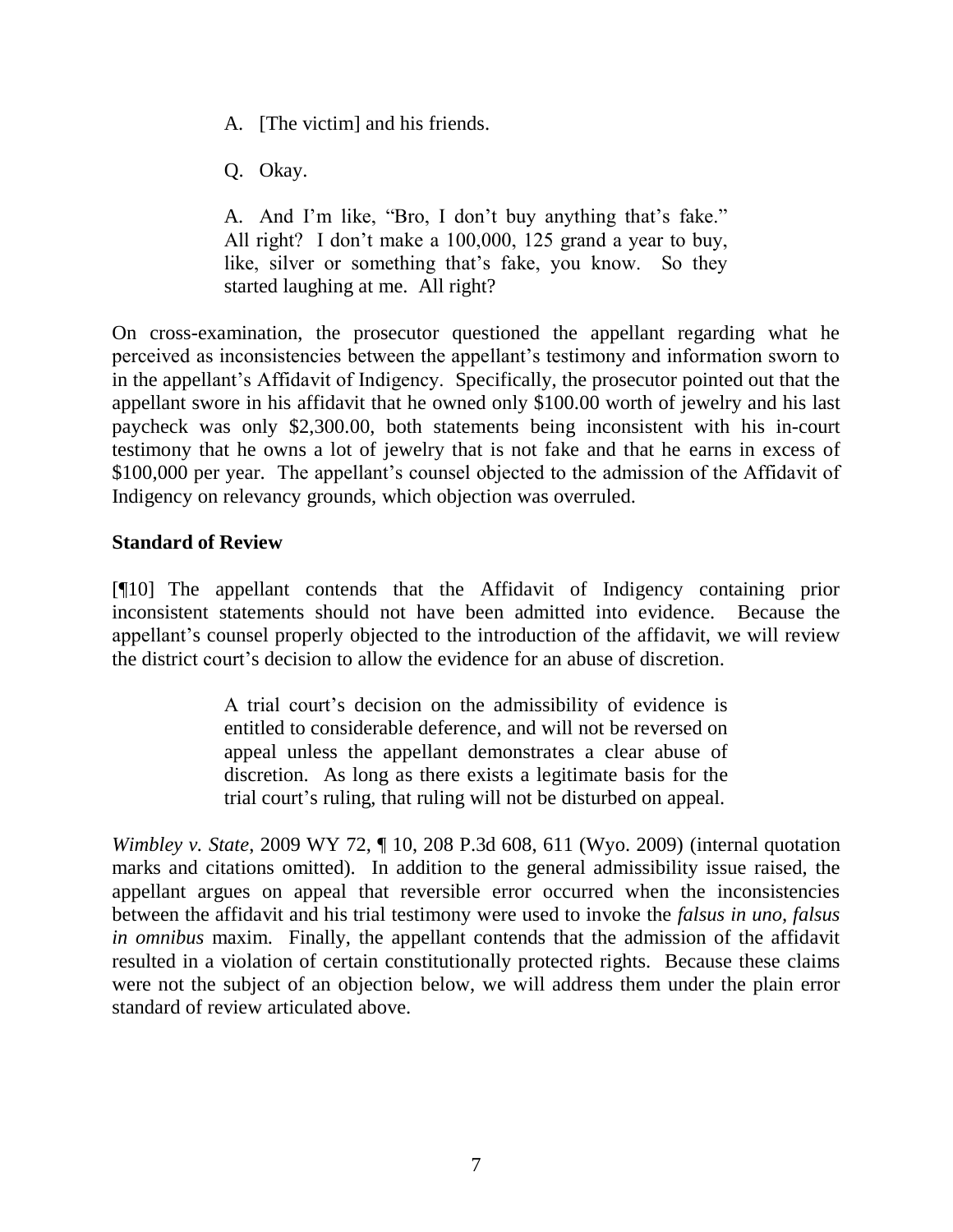#### **Prior Inconsistent Statements**

[¶11] Before addressing the appellant's constitutional and other arguments, we first must determine whether the district court abused its discretion in allowing the Affidavit of Indigency into evidence. The affidavit contained a sworn statement which was inconsistent with the appellant's trial testimony. "Showing that a witness made statements inconsistent with his testimony is one of five recognized means of impeachment." Christopher B. Mueller & Laird C. Kirkpatrick, Federal Evidence § 6:99 (2007); *Diamond Mgmt. Corp. v. Empire Gas Corp*., 594 P.2d 964, 969 (Wyo. 1979). Regarding impeaching a witness using a prior inconsistent statement, we have said that "[t]he purpose of this type of impeachment evidence is to show a witness to be generally capable of making errors in his testimony. In doing so, counsel can resort to the witness' own prior statements in which that witness has given a contrary version." *Willis v. State*, 2002 WY 79, ¶ 18, 46 P.3d 890, 896 (Wyo. 2002) (citations omitted). The admissibility of evidence of prior inconsistent statements for impeachment purposes is not without limits, however. We have said that all impeachment is subject to the rule against impeachment on collateral matters.

> Generally speaking, any permissible kind of impeaching matter may be developed on cross-examination, since one of the purposes of cross-examination is to test the credibility of the witness. However, the cross-examiner may not impeach a witness on a collateral matter. Collateral matters are generally considered to include facts irrelevant to the substantive issues in the case and facts which are not independently provable by extrinsic evidence, apart from impeachment purposes. The test which determines if a matter is collateral is whether the matter could be introduced for any purpose other than to contradict.

*Law v. State*, 2004 WY 111, ¶ 22, 98 P.3d 181, 189 (Wyo. 2004) (quoting *People v. Hutson*, 223 Ill. App. 3d 50, 165 Ill. Dec. 541, 584 N.E.2d 975, 978 (1991)).

[¶12] Application of the "collateral matters" rule is somewhat more relaxed, however, when applied to prior inconsistent statements:

> Using prior inconsistent statements to impeach is subject to the rule against impeachment on collateral matters, although the rule is not enforced with much rigor. Prior inconsistent statements indicate self-contradiction, which seems a somewhat more serious matter and one that merits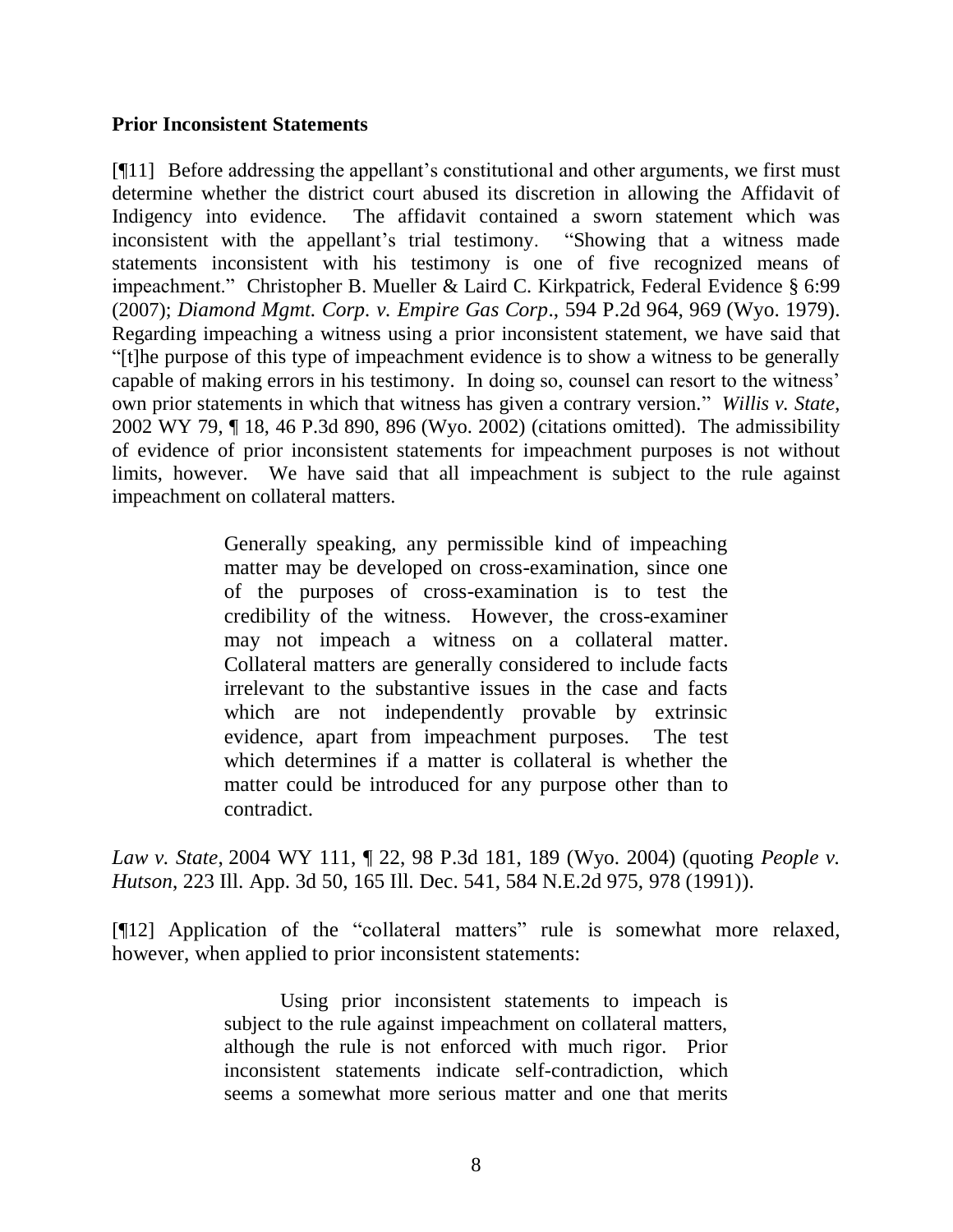some explanation, than counterproof from wholly independent sources, so courts allow somewhat more leeway to use prior statements. Still, if a prior statement tends neither to undermine an assertion by the witness on some substantive point in the case nor to demonstrate or refute bias, capacity, or truthful disposition on the part of the witness, then the statement relates to a collateral matter and may be excluded.

Christopher B. Mueller & Laird C. Kirkpatrick, Federal Evidence § 6:99 (2007). Finally, the same authority notes the significance of prior inconsistent statements to the credibility determination:

> The rule against contradicting on collateral matters also has less bite when the contradiction proceeds through questions about (even using other witnesses to prove) prior inconsistent statements by the witness being attacked. Here, after all, the witness has contradicted himself, and this fact has some independent significance in appraising his credibility.

*Id.* at § 6:89. Furthermore, before extrinsic evidence of prior inconsistent statements may be admitted, W.R.E. 613(b) requires that certain procedural safeguards be observed.

> (b) *Extrinsic evidence of prior inconsistent statement of witness*. – Extrinsic evidence of a prior inconsistent statement by a witness is not admissible unless the witness is afforded an opportunity to explain or deny the same and the opposite party is afforded an opportunity to interrogate him thereon, or the interests of justice otherwise require. This provision does not apply to admissions of a party-opponent as defined in Rule 801(d)(2).

[¶13] The appellant does not argue that the Affidavit of Indigency was admitted in  $contraction$  of W.R.E.  $613(b)$ .<sup>1</sup> Instead, the appellant contends that his prior inconsistent statements were inadmissible because they represented impeachment on collateral matters. Specifically, the appellant asserts that while there were inconsistencies

 $\overline{a}$ 

<sup>&</sup>lt;sup>1</sup> The record is clear that the procedural safeguards of W.R.E. 613(b) were properly observed. The appellant was presented with a copy of the Affidavit of Indigency and given the opportunity to explain the inconsistencies between his in-court statement and his sworn statements in the affidavit during both crossexamination and redirect examination.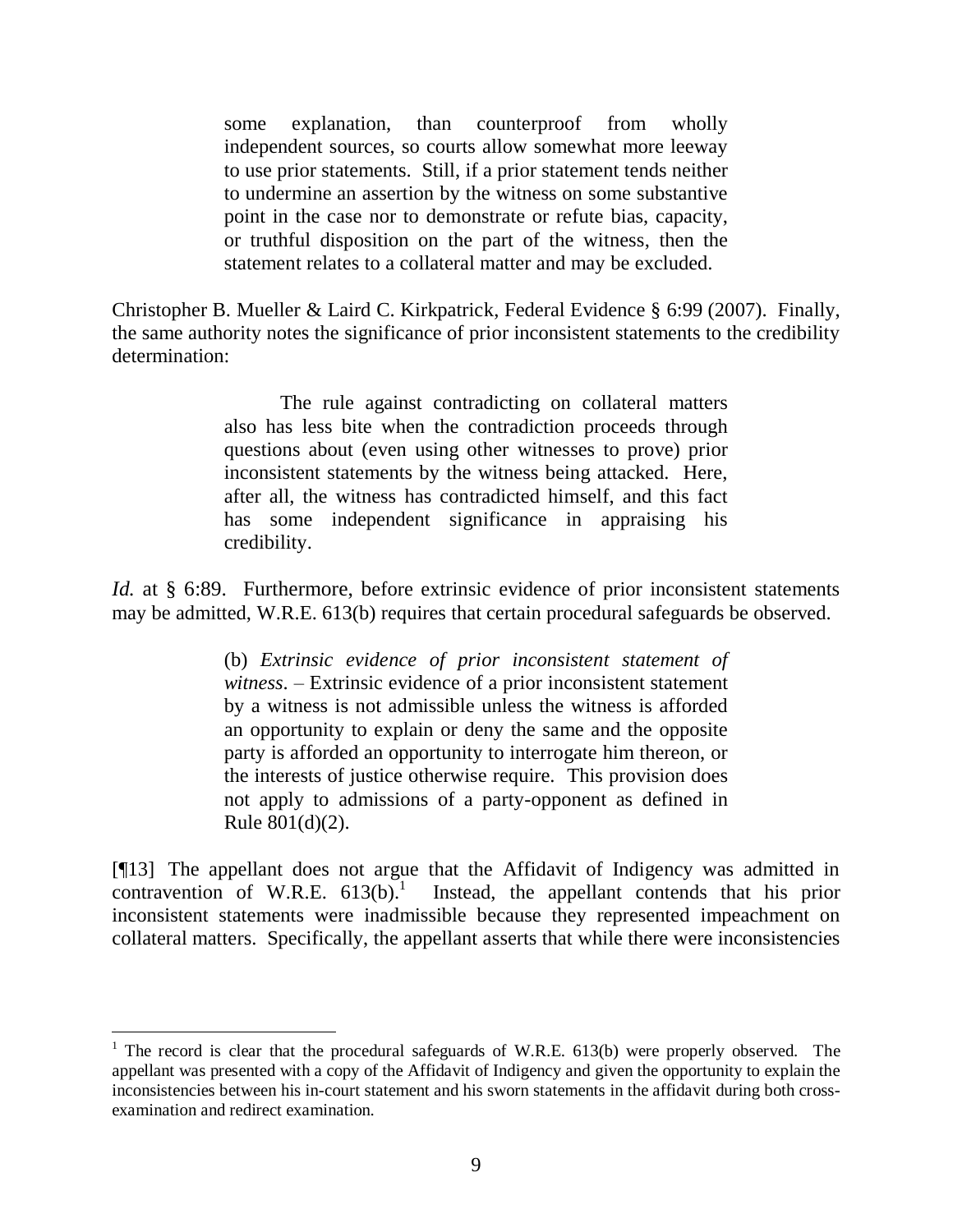between his in-court statements and those made in the affidavit, "[n]one of these facts had anything to do with the facts of consequence to the determination of the action." We disagree.

[¶14] As explained above, evidence of a prior inconsistent statement is not collateral if it could be admissible for some purpose other than to contradict, or if it demonstrates or refutes the truthful disposition of a witness (*see supra* ¶¶ 11-12). We have held that "when a defendant in a criminal action takes the witness stand in his own defense, his credibility becomes an issue . . . ." *Montez v. State*, 670 P.2d 694, 696 (Wyo. 1983). "Credibility of witnesses is always a question of fact for the trier of fact to determine." *Barnes v. State*, 858 P.2d 522, 534 (Wyo. 1993). The evidence of the prior inconsistent statement here was offered, admitted, and ultimately used for the purpose of challenging the appellant's credibility.<sup>2</sup> Furthermore, it is conceivable that the Affidavit of Indigency and the statements contained therein would have been independently admissible for purposes other than to show contradiction. Finally, whether evidence was collateral is a question primarily left to the discretion of the district court and, upon reviewing the entire record, we cannot say that the district court abused its discretion in admitting the affidavit. *See State v. Shaffer*, 682 N.E.2d 1040, 1044 (Ohio App. 3d 1996) ("The decision whether to admit a prior inconsistent statement which is collateral to the issue being tried and pertinent to the credibility of a witness is a matter within the sound discretion of the trial judge.").

# **Falsus in Uno, Falsus in Omnibus**

[¶15] The appellant next contends that the district court erred when it allowed the prosecutor to use the inconsistencies in his testimony to invoke the *falsus in uno, falsus in omnibus* maxim – which translated is "false in one thing, false in all." *Parkel v. Union Pac. Coal Co*., 69 Wyo. 122, 128, 237 P.2d 634, 636 (Wyo. 1951).

> Under the maxim, falsus in uno, falsus in omnibus, as strictly interpreted, if a witness testifies falsely as to any one material part of his testimony, his testimony should be discarded as a whole, and cannot be relied on for any purpose whatever, unless strongly corroborated; but this rule is not inflexible.

*Id.* (quoting 70 C.J. *Witnesses* § 969 (1935)). Although we have previously recognized and applied this maxim, s*ee Montez v. State*, 527 P.2d 1330, 1332 (Wyo. 1974); *Parkel*,

 $2$  Inconsistent statements admitted only for impeachment purposes should be considered by the jury only for the limited purpose offered. *See Medrano v. State*, 914 P.2d 804, 809 (Wyo. 1996); *Channel v. State*, 592 P.2d 1145, 1149-50 (Wyo. 1979). Upon request, a defendant is entitled to a jury instruction setting forth the limited purposes of the testimony. *Cazier v. State*, 2006 WY 153, ¶ 34, 148 P.3d 23, 34 n.6 (Wyo. 2006). In the absence of such a request, we cannot find fault with the district court for not giving a limiting instruction. *Id.*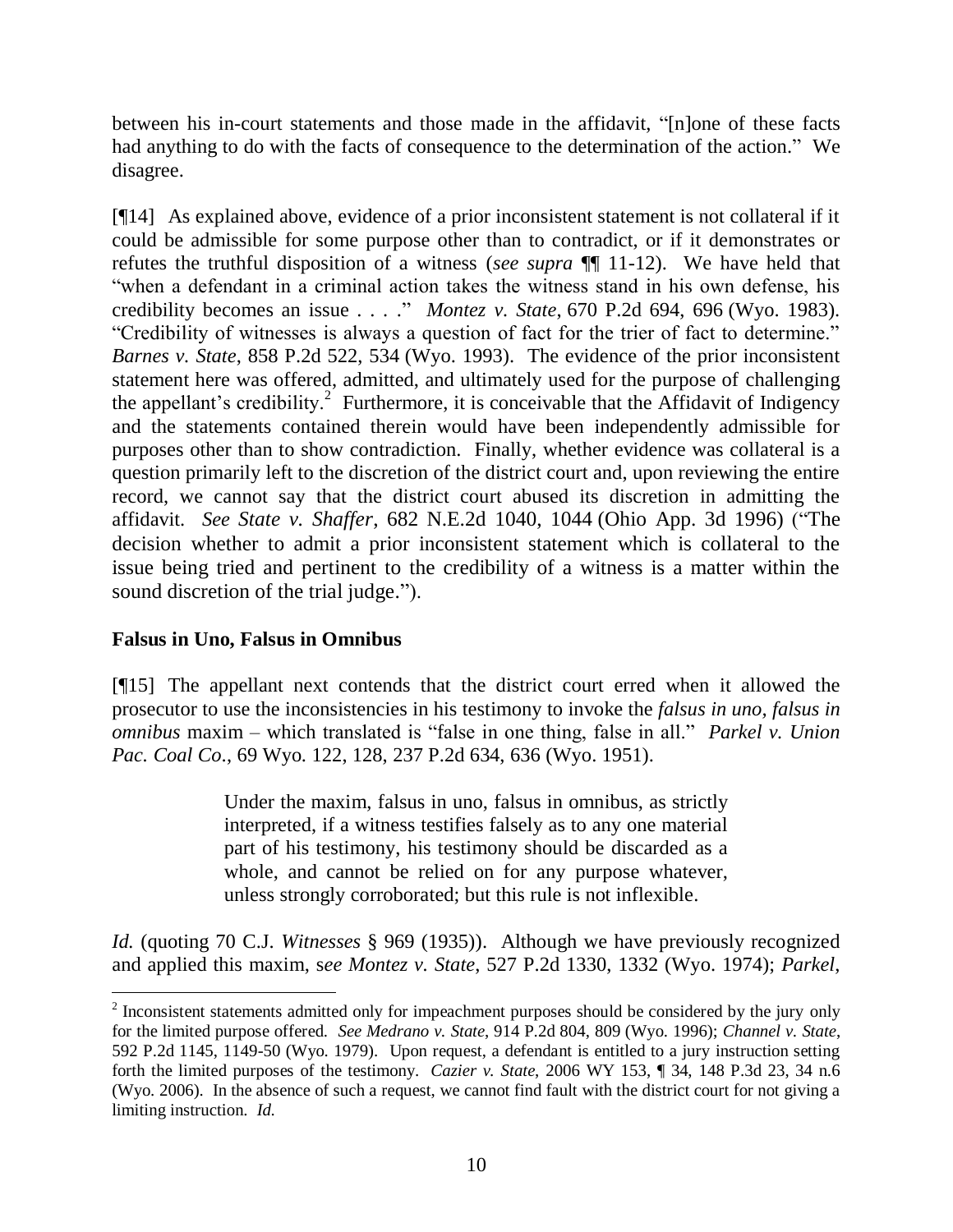69 Wyo. at 128, 237 P.2d at 635-636; *Haywood v. Kukuchka*, 55 Wyo. 41, 46-47, 95 P.2d 71, 72 (Wyo. 1939); *Rue v. Merrill*, 42 Wyo. 511, 525-26, 297 P. 379, 384-85 (Wyo. 1931), the concept has been subject to criticism. Addressing the maxim, Professor Wigmore had the following comment:

> It may be said, once for all, that the maxim is in itself worthless; -- first, in point of validity, because in one form it merely contains in loose fashion a kernel of truth which no one needs to be told, and in the others it is absolutely false as a maxim of life; and secondly, in point of utility, because it merely tells the jury what they may do in any event, not what they must do or must not do, and therefore it is a superfluous form of words.

IIIA John H. Wigmore, *Evidence* § 1008 (Chadbourn rev. 1970).

[¶16] The appellant asserts that the *falsus in uno* concept was expressed in Jury Instruction No. 4, which included the language from Wyoming Criminal Pattern Jury Instruction 1.02 and read:

> If you believe from the evidence in this case that any witness willfully and corruptly swore falsely to any material fact in this case, then you are at liberty to disregard all or any part of that testimony, except insofar as the same has been corroborated by other and credible evidence, and the facts and circumstances proven during the trial.

The appellant then directs us to statements made during closing argument wherein the prosecutor stated:

> Ladies and gentlemen, you saw State's Exhibit 32; it's a pauperis form or public defender form that people fill out and perhaps you thought, why is that important?

> Ladies and gentlemen, the defendant took an oath, first few lines of it. The following information is the truth, the whole truth, and nothing but the truth, when he filled it out.

> Did he fill it out correctly? No. He lied about his address, about the worth of his jewelry, his paycheck. He'll tell everyone at the bar and he'll tell everyone on direct, "I make \$125,000 a year." Look at how much he makes on the form. When he wants something, ladies and gentlemen, he'll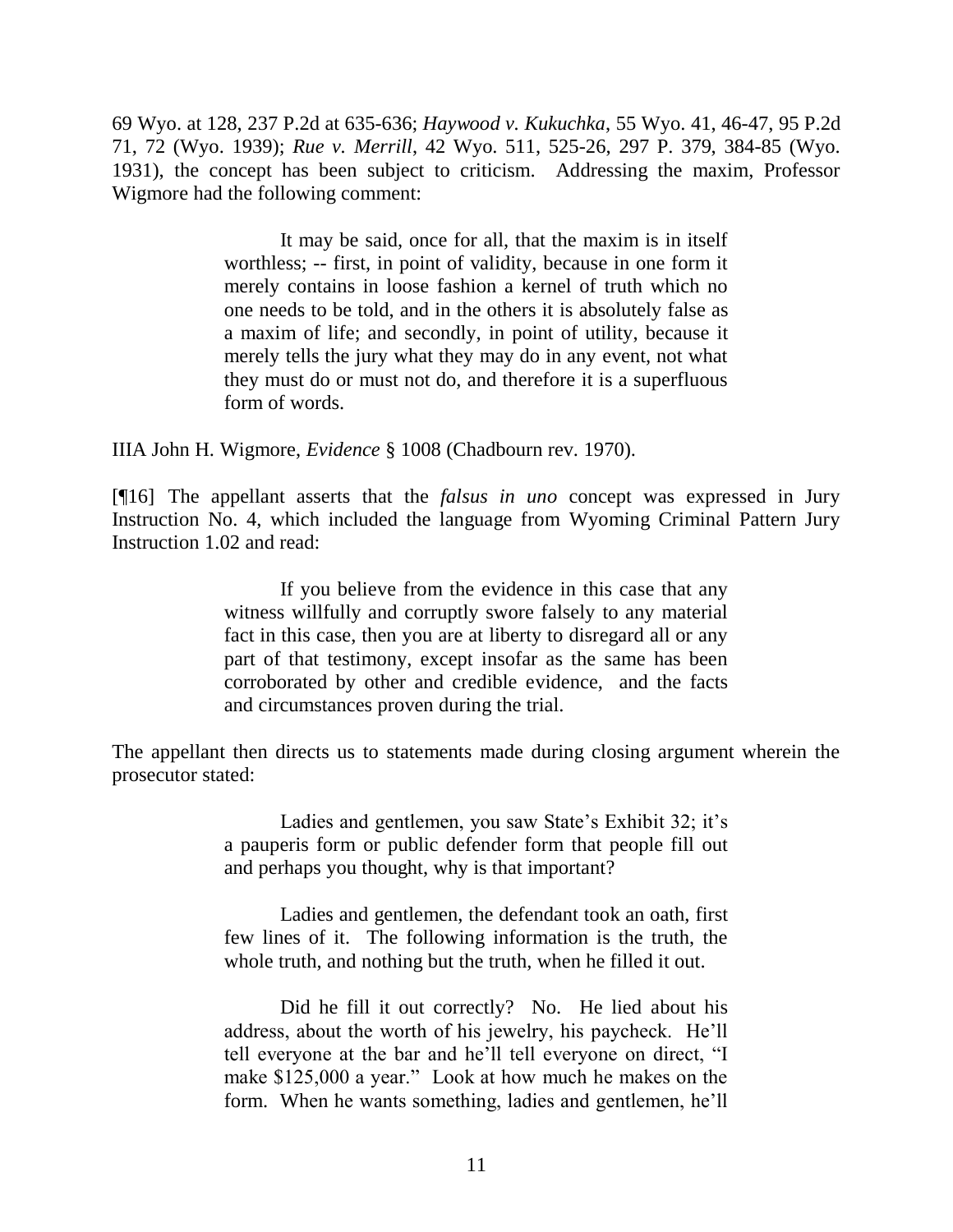tell you what he wants, and he hopes you want to hear it. He wanted [the public defender], and he filled out the form so he could get her.

Ladies and gentlemen, Instruction Number 4 tells you you can disregard a person's testimony if you believe it was false.

Look at Exhibit 32 when you start judging his testimony. It's something -- he told you something he wants you to hear and wants you to believe. But is it the truth? It's a very difficult question. It's a very difficult question for all of us. Where is the truth and how do you judge it?

. . . .

Look at the photos of both the victim and the defendant. And I want to paint him in a bad light? No. I want to get to the truth. Under oath, he was deceptive on his public defender form to get what he wanted and he asks you to believe him now. You get to judge that.

[¶17] The appellant claims that Jury Instruction No. 4 and the prosecutor's reference thereto resulted in an erroneous application of the *falsus in uno* maxim because the inconsistent prior statements were not related to a material fact. It is true that the maxim should only be applied, if applied at all, where a witness falsely testifies to a material fact. However, under the facts presented here, we cannot say that Jury Instruction No. 4, and the prosecutor's related comments, resulted in plain error inasmuch as we question whether the *falsus in uno* maxim, as a separate legal concept, was ever even considered by the jury. Jury Instruction No. 4, which was a general instruction and not given as a result of, or in relation to, the appellant's prior inconsistent statement, merely told the jury it was at *liberty to disregard any* witness's testimony if it believed from the facts that the witness's testimony was false. Likewise, the prosecutor never told the jury that it must disregard all of the appellant's testimony because of the inconsistencies, as required by strict application of the *falsus in uno* maxim. Rather the prosecutor merely referenced the inconsistencies and told the jury it may consider such inconsistencies when judging the appellant's credibility. We have said that "[c]ounsel are allowed wide latitude during the scope of their closing arguments, and a prosecutor may comment on all of the evidence in the record and suggest reasonable inferences from that evidence." *Teniente v. State*, 2007 WY 165, ¶ 30, 169 P.3d 512, 524 (Wyo. 2007).

[¶18] Given the state of the record as it relates to the alleged error, we are unable to say that the appellant met the first prong of plain error analysis. That is, the record does not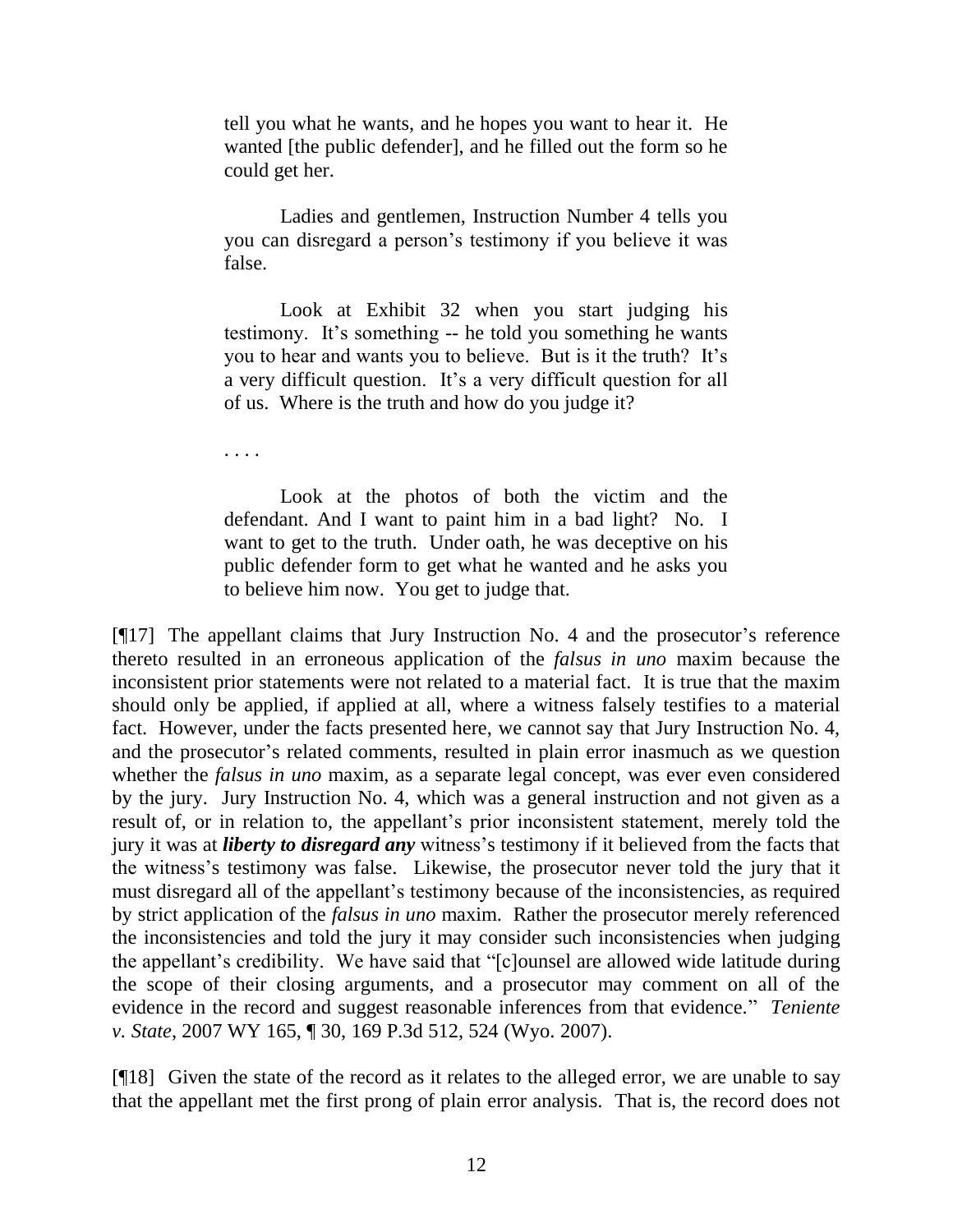clearly present the incident alleged to be error. We find that the *falsus in uno* maxim was never plainly invoked in either the jury instruction or in the prosecutor's comments. To find otherwise would require us to speculate and assign meaning not expressly conveyed in either instance. Furthermore, even if the jury was erroneously instructed on the *falsus in uno* concept, the appellant fails to point to anything in the record showing that the jury applied this maxim to his prejudice. The jury may have assigned more weight to the victim's version of the events, or found the state's evidence to be more credible; however, nothing in the record indicates that the jury disregarded all or even part of the appellant's testimony. Therefore, the appellant also fails to satisfy the prejudice requirement of the plain error test.

# **Constitutional Arguments**

[¶19] In his final arguments concerning the admissibility and use of the Affidavit of Indigency, the appellant contends that allowing the affidavit into evidence resulted in a violation of his right to equal protection, his Sixth Amendment right to counsel, and his Fifth Amendment right against compulsory self-incrimination. We will discuss each argument briefly below.

[¶20] The appellant asserts the admission of the Affidavit of Indigency violated his constitutionally protected right to equal protection by implicitly revealing to the jury that he was represented by a court-appointed attorney. The appellant contends that as an indigent, he was wrongfully subjected to ill feelings, resentment, and a general belief that those who are represented by public defenders are more likely to be guilty than those represented by retained counsel. The appellant cites no authority holding that that admission of an indigency affidavit, under the circumstances and for the purpose presented here, amounts to a violation of law. In fact, the only authority the appellant cites involves a defendant being presented to a jury in prison clothing and shackles – clearly a different scenario than the present. Furthermore, the appellant provides no support for his statements that the public is resentful of defendants represented by courtappointed counsel and automatically assume the individual is guilty. Without more, the appellant is unable to satisfy the requirements of the plain error standard of review. While it is clear from the record that the affidavit was used at trial, the appellant fails to show a violation of a clear and unequivocal rule of law or that he was unfairly prejudiced.

[¶21] Next the appellant claims that admission of the Indigency Affidavit resulted in a violation of his Fifth Amendment right against self-incrimination. We find it difficult to discern the thrust of the appellant's argument inasmuch as he does not specify what information contained in the affidavit might have been incriminating. The appellant cites one tangentially related case and then concludes, without analysis or argument, that that case should govern here. The case cited, *United States v. Hardwell*, 80 F.3d 1471 (10th Cir. 1996), is readily distinguishable from the present case. In *Hardwell*, the defendant was convicted of money laundering. *Id.* at 1479. The prosecution introduced the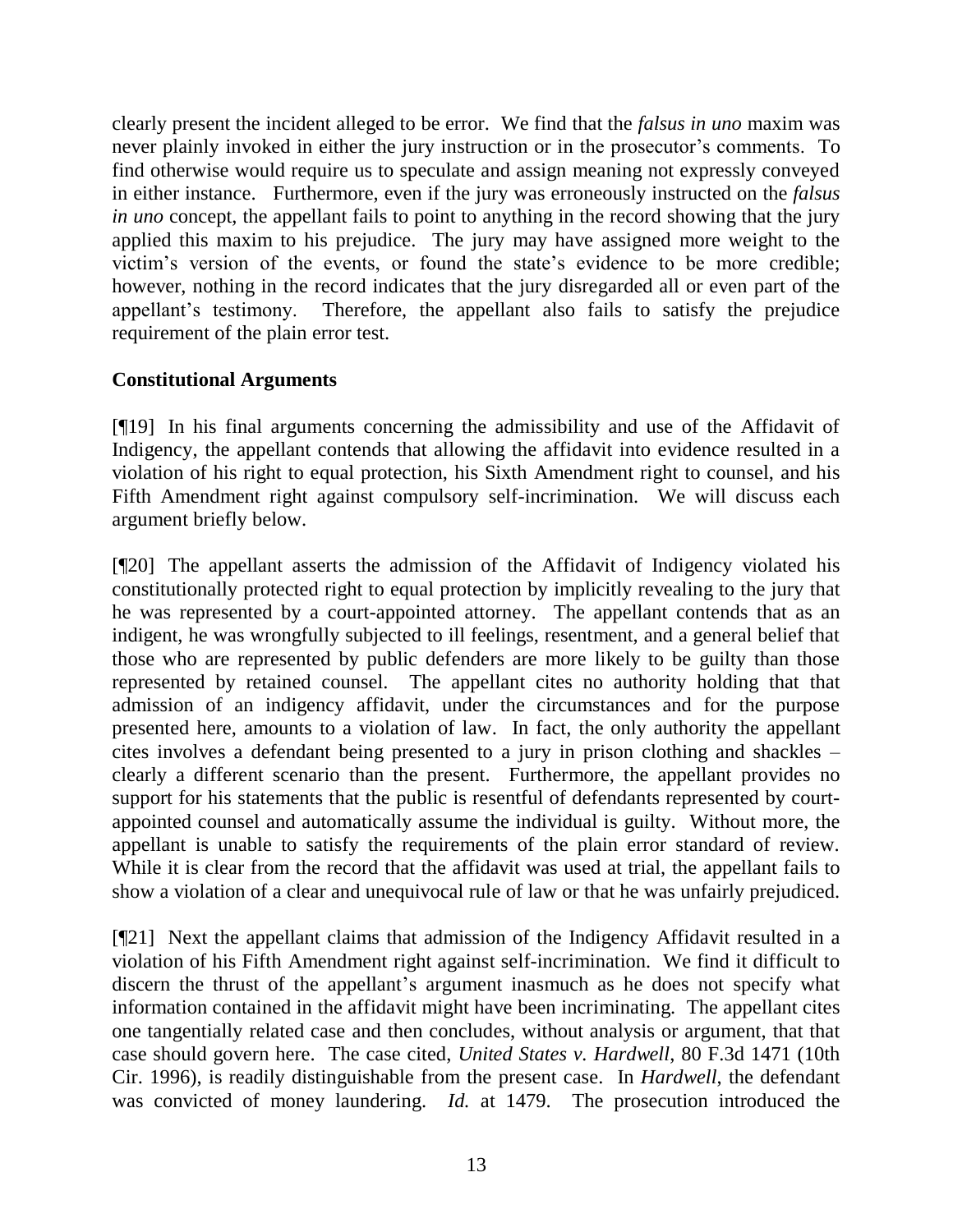defendant's financial affidavit into evidence in its case in chief as substantive evidence of the fact the defendant did not have a legitimate source of income. *Id*. at 1483. The lack of a legitimate source of income was a key element to the money laundering charge. *Id.*  The court held such use of that evidence violated the defendant's Fifth Amendment right against self-incrimination. *Id.* at 1484.

[¶22] Here, in contrast, the affidavit was not used as substantive evidence, but only for purposes of impeachment, and not until the appellant was testifying during the presentation of his case. The United States Supreme Court has held that such a use is proper and not in contravention of a defendant's Fifth Amendment rights. In *Harris v. New York*, 401 U.S. 222, 91 S.Ct. 643, 28 L.Ed.2d 1 (1971), the Court held that voluntary statements made by a defendant, although later deemed inadmissible as substantive evidence by the Fifth Amendment, could be used as impeachment evidence against the defendant if he testifies. *Id.* at 226, 91 S.Ct. at 646. Addressing the admissibility of evidence obtained in violation of *Miranda v. Arizona*, 384 U.S. 436, 86 S.Ct. 1602, 16 L.Ed.2d 694 (1966), the Court pointed out that:

> *Miranda* barred the prosecution from making its case with statements of an accused made while in custody prior to having or effectively waiving counsel. It does not follow from *Miranda* that evidence inadmissible against an accused in the prosecution's case in chief is barred for all purposes, provided of course that the trustworthiness of the evidence satisfies legal standards.

*Harris*, 401 U.S. at 224, 91 S.Ct. at 645. In holding the substantively inadmissible statements could be used for impeachment purposes, the Court stated:

> Every criminal defendant is privileged to testify in his own defense, or to refuse to do so. But that privilege cannot be construed to include the right to commit perjury. Having voluntarily taken the stand, petitioner was under an obligation to speak truthfully and accurately, and the prosecution here did no more than utilize the traditional truth-testing devices of the adversary process.

*Id.* at 225, 91 S.Ct. at 645-46 (citation omitted). The Court succinctly concluded by explaining: "The shield provided by *Miranda* cannot be perverted into a license to use perjury by way of a defense, free from the risk of confrontation with prior inconsistent utterances. We hold, therefore, that petitioner's credibility was appropriately impeached by use of his earlier conflicting statements." *Id.* at 226, 91 S.Ct. at 646.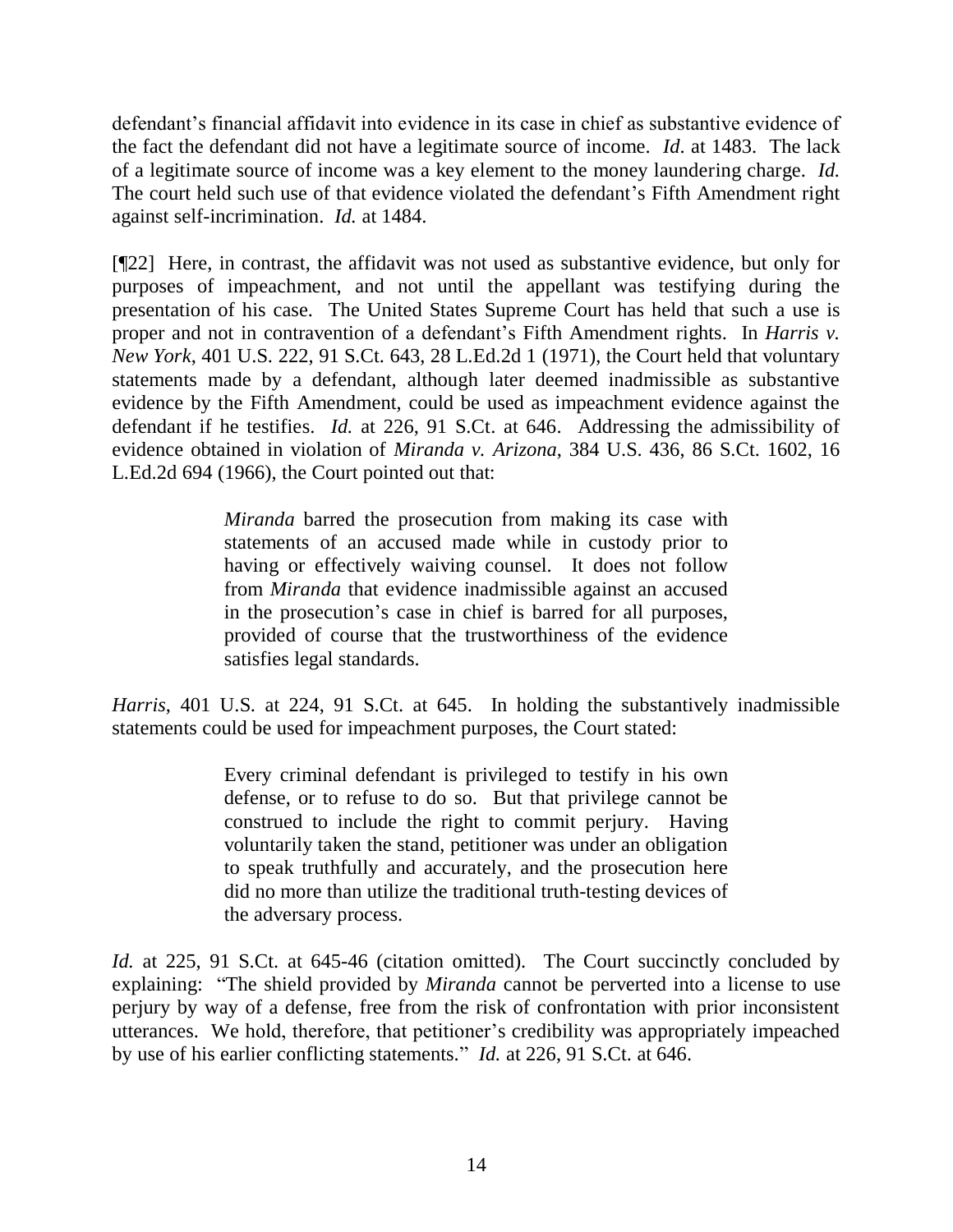[¶23] We agree with the reasoning in *Harris*. As a result, we find it unnecessary to determine whether the evidence admitted via the Affidavit of Indigency was obtained in violation of the appellant's Fifth Amendment rights inasmuch as the evidence here was used only for impeachment purposes.

[¶24] Finally, the appellant contends that his Sixth Amendment right to counsel was violated when he was compelled to answer the questions on the Affidavit of Indigency without counsel present. Once again, it is unnecessary for us to determine whether the appellant's right to counsel was, or was not, abridged here inasmuch as the same principle discussed above in the Fifth Amendment discussion applies in the context of an alleged Sixth Amendment violation. That is, even if the evidence was unlawfully obtained because a defendant's right to counsel was not properly observed, the evidence may still be used for impeachment purposes. Recognizing the decision and rationale in *Harris*, the United States Supreme Court, in *Michigan v. Harvey*, 494 U.S. 344, 110 S.Ct. 1176, 108 L.Ed.2d 293 (1990), a case addressing a violation of a defendant's right to counsel, stated:

> The prosecution must not be allowed to build its case against a criminal defendant with evidence acquired in contravention of constitutional guarantees and their corresponding judicially created protections. But use of statements so obtained for impeachment purposes is a different matter. If a defendant exercises his right to testify on his own behalf, he assumes a reciprocal obligation to speak truthfully and accurately, and we have consistently rejected arguments that would allow a defendant to turn the illegal method by which evidence in the Government's possession was obtained to his own advantage, and provide himself with a shield against contradiction of his untruths.

*Id*. at 351, 110 S.Ct. at 1180 (internal quotation marks and citations omitted). In the present case, because the evidence contained in the affidavit was used only for impeachment, the appellant's claim that he was denied his right to counsel must necessarily fail.

## **CONCLUSION**

[¶25] We find that evidence in the record could reasonably support the jury's conclusion that the appellant was the aggressor in the altercation; therefore the district court did not err when it instructed the jury regarding an aggressor's forfeiture of his right to self-defense. We also find that the Affidavit of Indigency was properly admitted as a prior inconsistent statement under W.R.E. 613(b), and that the district court did not abuse its discretion in admitting the affidavit. We further hold that the appellant was unable to